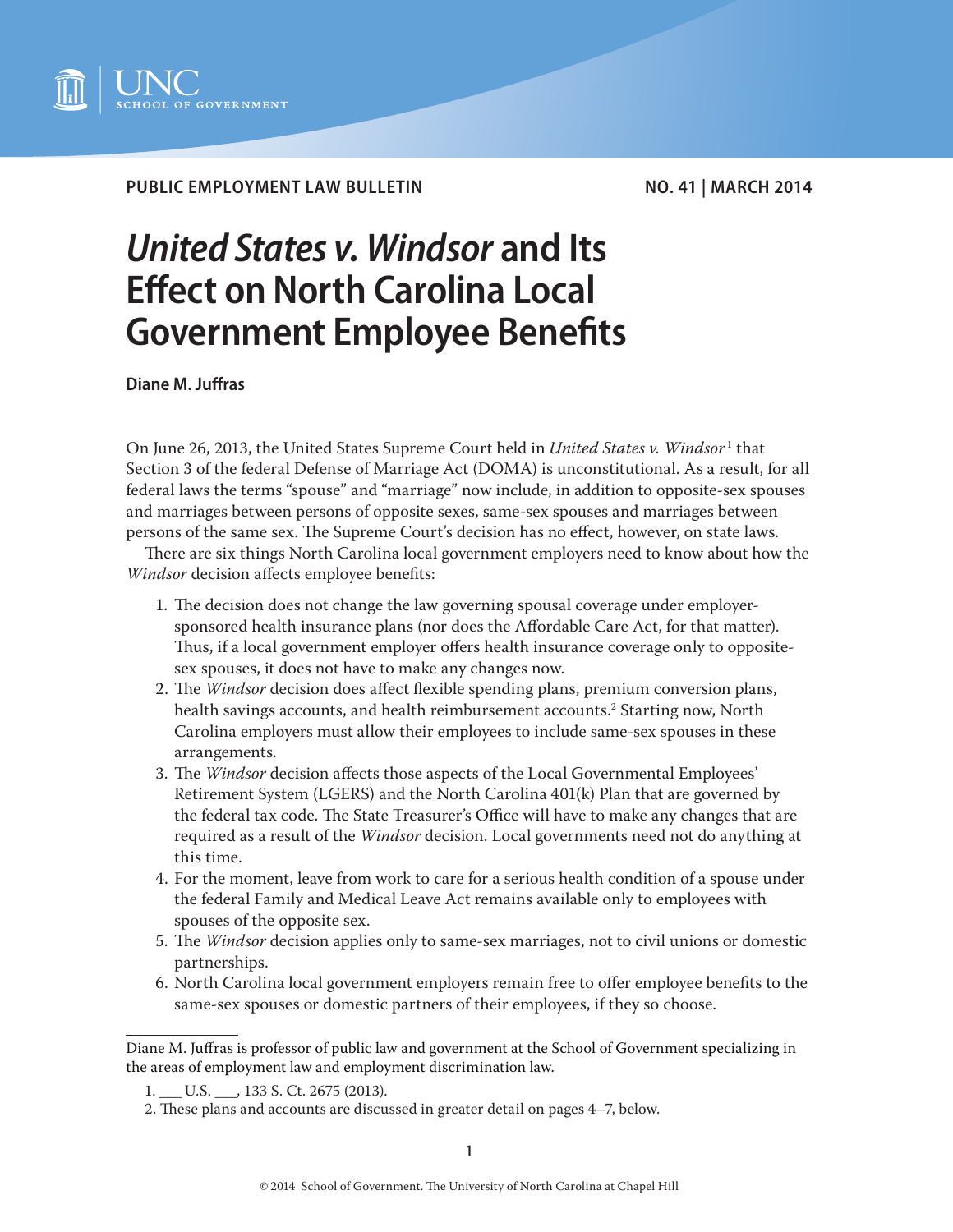## **Background:** *United States v. Windsor* **and the Defense of Marriage Act**

The federal Defense of Marriage Act (DOMA)<sup>3</sup> had two different sections that affected same-sex couples' access to employee benefits. Section 2 of DOMA allows states to disregard as invalid marriages legally performed in other states if they are between two persons of the same gender.<sup>4</sup> This is the section that authorizes both Amendment One to the North Carolina Constitution and Section 51-1.2 of the North Carolina General Statutes (hereinafter G.S.), both of which say that marriages between persons of the same gender that have been performed in other states are not valid in North Carolina. Amendment One and G.S. 51-1.2 allow public employers to exclude the same-sex spouses of their employees from health insurance benefits open to the spouses of heterosexual couples.

Section 3 of DOMA, the section at issue in the *Windsor* case, amended the federal Dictionary Act<sup>5</sup> (which defines those terms which are to have a consistent meaning across the U.S. Code) by adding the following definitions of "marriage" and "spouse":

In determining the meaning of any Act of Congress, or of any ruling, regulation, or interpretation of the various administrative bureaus and agencies of the United States, the word "marriage" means only a legal union between one man and one woman as husband and wife, and the word "spouse" refers only to a person of the opposite sex who is a husband or a wife.<sup>6</sup>

As a result of this definition, any federal benefit or program that defined a beneficiary by reference to an employee's "spouse" was not legally required to be extended to a same-sex spouse. In the realm of employee benefits, the only federal laws that this limitation affected were the provisions on leave under the Family and Medical Leave Act<sup>7</sup> and the Internal Revenue Code's sections on tax-favored treatment of employer-provided health benefits for spouses, which allow a married employee to use pre-tax income to pay for his or her spouse's medical expenses under either a flexible spending plan or a health reimbursement account or health savings account.<sup>8</sup>

In *United States v. Windsor*, $^9$  Edith Windsor challenged the constitutionality of Section 3 of DOMA. She had married her same-sex partner in Canada, and their marriage was recognized by the State of New York, where they resided. When Windsor's wife passed away, she left her entire estate to Windsor. Had Windsor been married to a man, she would have been entitled to take advantage of the marital exemption from the federal estate tax and would not have had to pay \$363,053 in taxes.<sup>10</sup> Because DOMA excluded same-sex spouses from the federal definition of "spouse," however, the Internal Revenue Service (IRS) denied her application for a refund of

<sup>3.</sup> Pub. L. No. 104-199, 110 Stat. 2419 (Sept. 21, 1996).

<sup>4.</sup> *See* 28 U.S.C. § 1738C (as amended by Pub. L. No. 104-119, 110 Stat. 2419, sec. 2(a)).

<sup>5.</sup> *See* 1 U.S.C. Ch. 1

<sup>6.</sup> *See* Pub. L. No. 104-199, 110 Stat. 2419, sec. 3(a) (amending 1 U.S.C. § 7).

<sup>7. 29</sup> U.S.C. §§ 2601 *et seq*.

<sup>8.</sup> Subchapter B, Part II of Title 26 of the U.S. Code (the Internal Revenue Code) covers "items specifically excluded from gross income," such as medical expenses under flexible spending plans, health reimbursement arrangements, and health savings accounts.

<sup>9.</sup> U.S. , 133 S. Ct. 2675 (2013).

<sup>10.</sup> *See* [26 U.S.C. § 2056\(a\)](http://web2.westlaw.com/find/default.wl?mt=MunicipalPrac&db=1000546&rs=WLW14.01&docname=26USCAS2056&rp=%2ffind%2fdefault.wl&findtype=L&ordoc=2030868161&tc=-1&vr=2.0&fn=_top&sv=Split&tf=-1&referencepositiontype=T&pbc=F42B8BC7&referenceposition=SP%3b8b3b0000958a4&utid=1) ("the value of the taxable estate shall . . . be determined by deducting from the value of the gross estate an amount equal to the value of any interest in property which passes or has passed from the decedent to his surviving spouse").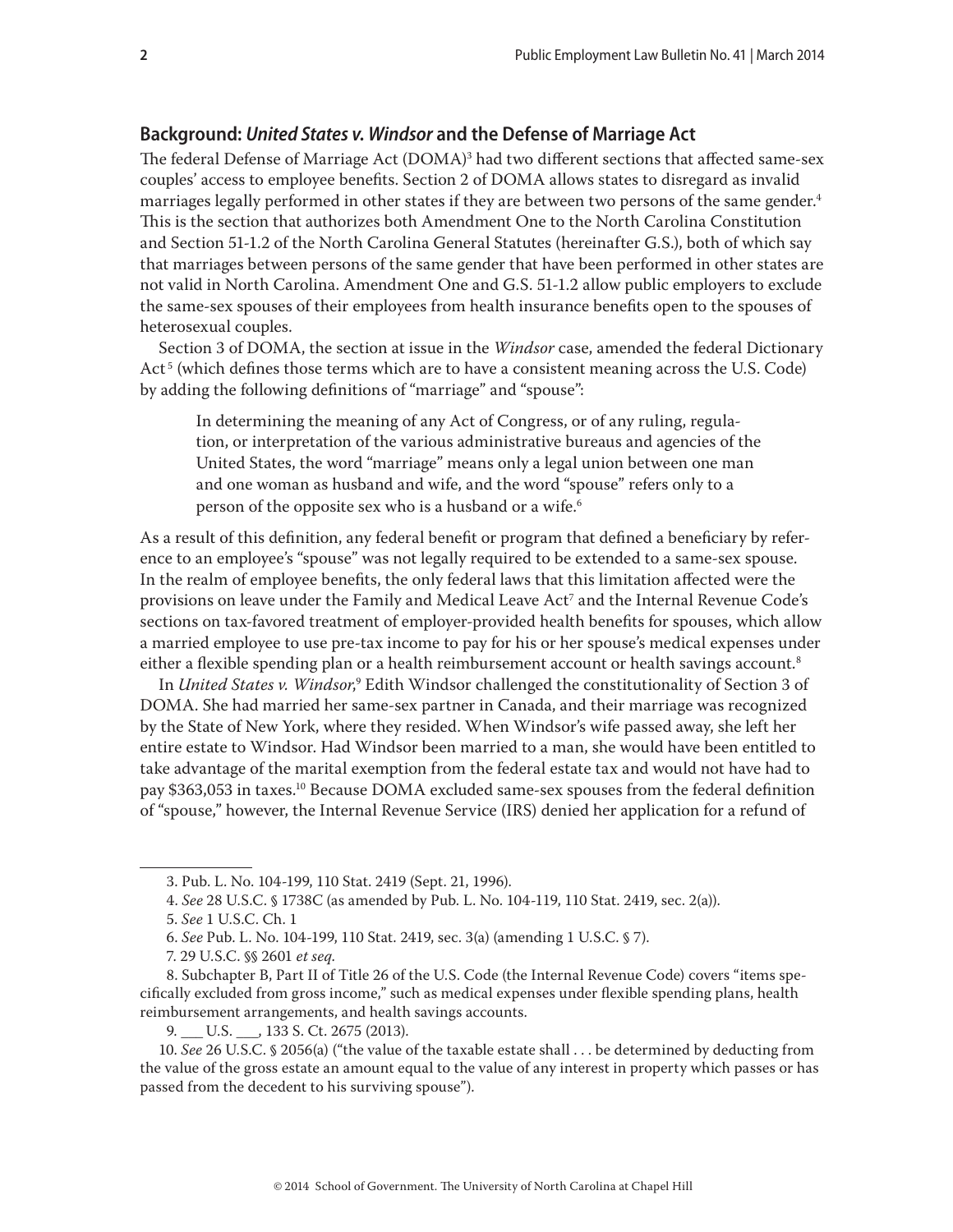the estate taxes she had paid. Windsor sued, arguing that Section 3 of DOMA violated the equal protection guarantee implied by the Fifth Amendment to the U.S. Constitution.

The U.S. Supreme Court agreed. In his majority opinion, Justice Kennedy observed that "[b]y history and tradition the definition and regulation of marriage . . . has been treated as being within the authority and realm of the separate States," although Congress retains the ability, through its passage of individual statutes within its constitutional authority (particularly those related to federal income taxation), to affect marital rights and privileges.11 DOMA, Justice Kennedy explained, was different in that it departed from the federal government's usual tradition of recognizing and accepting state definitions of marriage. "The avowed purpose and practical effect of the law here in question are to impose a disadvantage, a separate status, and so a stigma upon all who enter into same-sex marriages made lawful by the unquestioned authority of the States,"<sup>12</sup> Kennedy found. "This raises a most serious question under the Constitution's Fifth Amendment," he stated.<sup>13</sup> Justice Kennedy continued:

DOMA's operation in practice confirms this purpose. When New York adopted a law to permit same-sex marriage, it sought to eliminate inequality; but DOMA frustrates that objective through a system-wide enactment with no identified connection to any particular area of federal law. DOMA writes inequality into the entire United States Code. The particular case at hand concerns the estate tax, but DOMA is more than a simple determination of what should or should not be allowed as an estate tax refund. Among the over 1,000 statutes and numerous federal regulations that DOMA controls are laws pertaining to Social Security, housing, taxes, criminal sanctions, copyright, and veterans' benefits.

. . . DOMA contrives to deprive some couples married under the laws of their State, but not other couples, of both rights and responsibilities. By creating two contradictory marriage regimes within the same State, DOMA forces same-sex couples to live as married for the purpose of state law but unmarried for the purpose of federal law, thus diminishing the stability and predictability of basic personal relations the State has found it proper to acknowledge and protect.<sup>14</sup>

. . .

Section 3 of DOMA, the Court held, is unconstitutional as a deprivation of the liberty of the person protected by the Fifth Amendment.<sup>15</sup>

One issue the *Windsor* decision did not address was DOMA's recognition of a state's right to define marriage as between a man and a woman and to refuse to recognize same-sex marriages performed in another state. Thus, North Carolina's ban on same-sex marriage remains in place and, for purposes of North Carolina state law, same-sex marriages, wherever performed, have no validity.16 What *Windsor* did change, however, is the way North Carolina must treat same-sex spouses lawfully married in another state when applying federal law.

15. \_\_\_ U.S. at \_\_\_, 133 S. Ct. at 2696.

16. Amendment One to the North Carolina Constitution, approved by the state's voters in May 2012, provides that marriage between a man and a woman is the only "domestic" union that can receive legal

<sup>11.</sup> \_\_\_ U.S. at \_\_\_, 133 S. Ct. at 2689-90.

<sup>12.</sup> \_\_\_ U.S. at \_\_\_, 133 S. Ct. at 2693.

<sup>13.</sup> \_\_\_ U.S. at \_\_\_, 133 S. Ct. at 2694.

<sup>14.</sup> \_\_\_ U.S. at \_\_\_, 133 S. Ct. at 2694.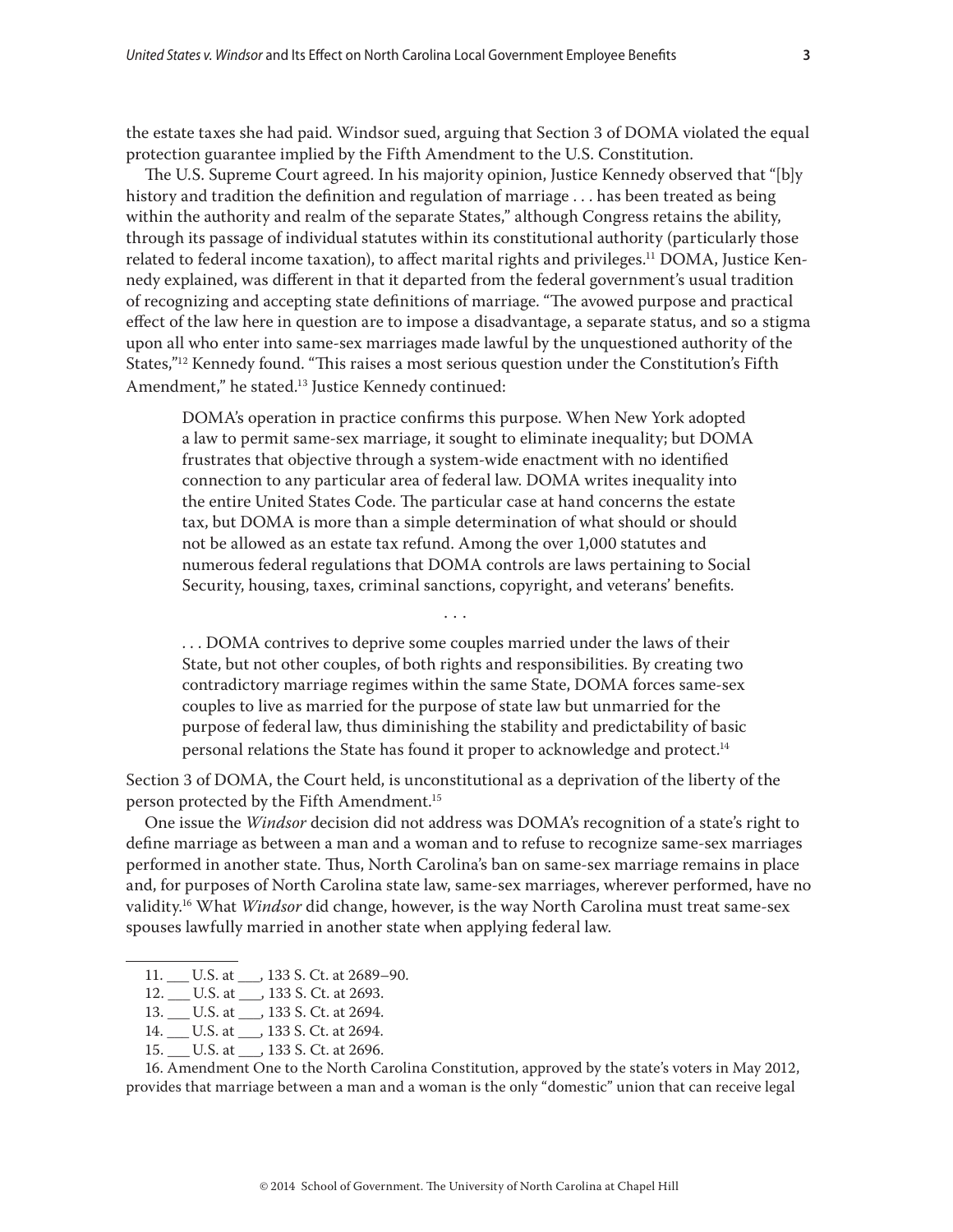# **Six Things North Carolina Local Government Employers Need to Know About the**  *Windsor* **Decision**

## **1. The** *Windsor* **Decision Does Not Change the Law Governing Spousal Coverage under Employer-Sponsored Health Insurance Plans**

No state or federal law requires employers to offer health insurance coverage for their employees' spouses. Traditionally, though, most local governments do—by choice—offer such coverage. In doing so these employers typically pay the entire cost of the health insurance premiums for active employees ("noncontributory"), but they require the employees to pay some or all of the cost of insuring their families ("contributory"). Nothing other than market forces and the desire to retain good employees constrains an employer's decision about whether to offer spouse and family coverage and on what terms.

Spousal coverage is not now a requirement under the Affordable Care Act (ACA), nor will it be as that law's various provisions are implemented over the next few years. The IRS makes this clear in its final rules on employer shared responsibility, or as it is sometimes known, the employer mandate. The regulation set forth at 26 C.F.R. § 54.4980H-1(a)(12) defines the term "dependent" for the purposes of the ACA's shared responsibility requirement as " a child . . . of an employee who has not attained age 26. . . . The term dependent does not include the spouse of an employee."

Thus, North Carolina public employers who offer health insurance coverage on a contributory or a noncontributory basis to the spouses of their employees do not have to offer coverage to same-sex spouses, even after the *Windsor* decision.

## **2. North Carolina Employers Must Now Allow Their Employees to Include Same-Sex Spouses in Flexible Spending Plans, Premium Conversion Plans, Health Savings Accounts, and Health Reimbursement Arrangements**

The federal tax code contains a number of provisions that allow employers to enhance employee health benefits. For example, many local government employers offer their employees the opportunity to participate in healthcare flexible spending accounts (FSAs), into which employees may contribute a percentage of their salary pre-tax for use in paying unreimbursed medical expenses for that calendar year or for paying the cost of child care necessary while the employee is at work. The same section of the tax code authorizes the creation of what are known as "premium conversion plans," which allow employees to pay health, dental, and contributory life insurance premiums with pre-tax dollars. Some employers have also incorporated health reimbursement arrangements (HRAs) and health savings accounts (HSAs) into their health benefit packages.<sup>17</sup>

recognition in this state. Amendment One did not fundamentally change the legal landscape for same-sex couples as it existed in May 2012, as the General Assembly did not authorize same-sex marriages or recognize those that were performed in other states. Under North Carolina law, only a man and a woman may marry one another. Section 51-1 of the North Carolina General Statutes (hereinafter G.S.) provides that "[a] valid and sufficient marriage is created by the consent of a male and female person who may lawfully marry . . . ." G.S. 51-1.2 says that "[m]arriages, whether created by common law, contracted, or performed outside of North Carolina, between individuals of the same gender are not valid in North Carolina."

17. For a more detailed discussion of flexible spending accounts and premium conversion plans, see Diane M. Juffras, *Employee Benefits Law for North Carolina Local Government Employers* (UNC School of Government, 2009), 137–38. For a detailed discussion of HRAs and HSAs, see pages 66–75 of this same publication.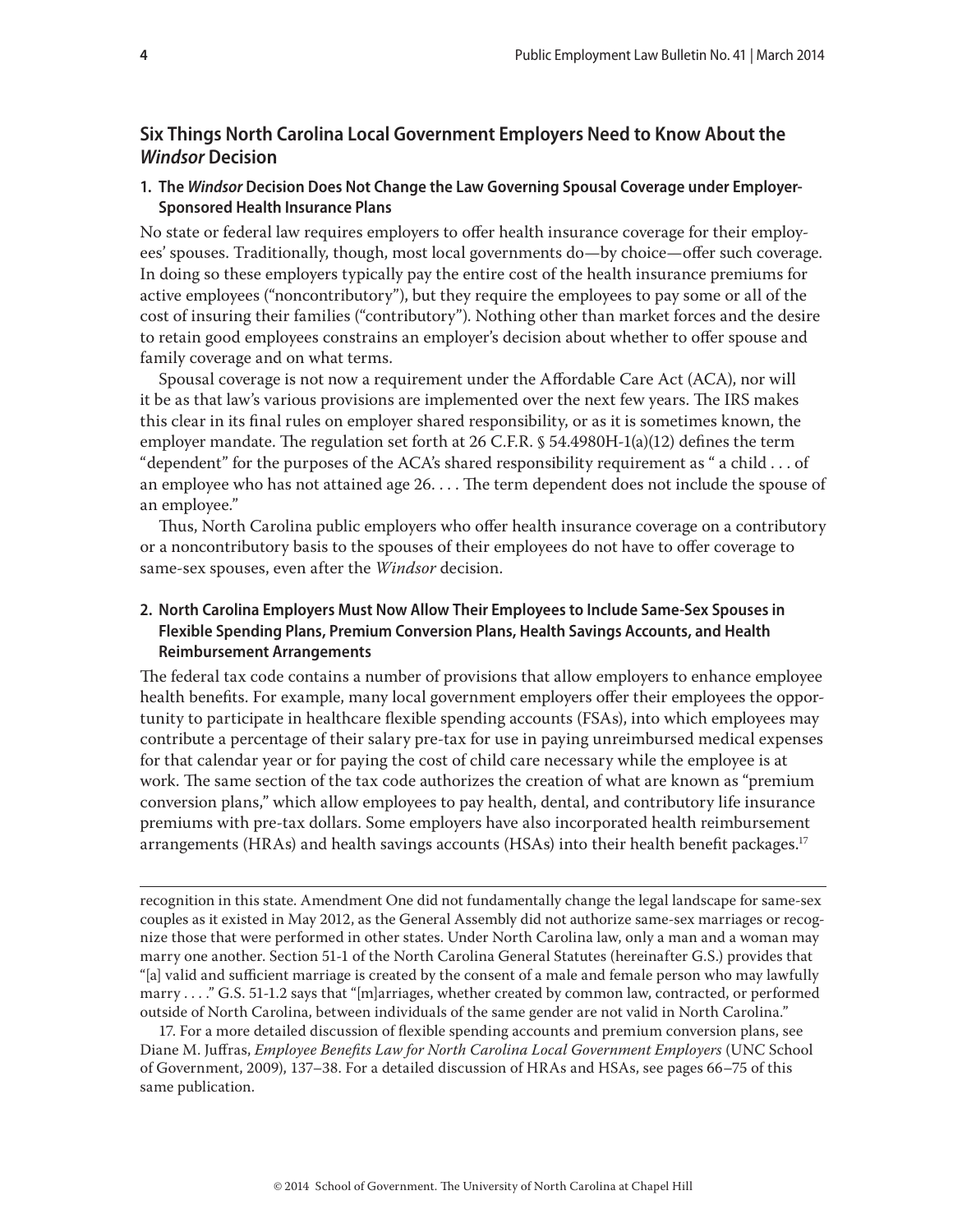For North Carolina local government employers that offer health insurance premium conversion plans, flexible spending, health reimbursement arrangements, or health savings accounts, the treatment of same-sex spouses for these purposes will change, even though employers are not required to offer any health insurance coverage.

The IRS has announced that it will define the terms "spouse," "husband," "wife," and "marriage" by reference to the state of celebration—the state where the employee entered into a legally-recognized marriage—rather than by the state of domicile, that is, the state where the employee lives, for determining whether or not the spouse in a same-sex marriage qualifies for treatment as a spouse for federal tax purposes.<sup>18</sup> In other words, if a same-sex couple was married in a state that recognizes same-sex marriage, they will be afforded the employment-related tax benefits that opposite-sex married couples enjoy even if they reside in a state that, like North Carolina, does not recognize same-sex marriages performed in other jurisdictions. As the IRS explained, "Although states have different rules of marriage recognition, uniform nationwide rules are essential for efficient and fair tax administration. A rule under which a couple's marital status could change simply by moving from one state to another state would be prohibitively difficult and costly for the [IRS] to administer, and for many taxpayers to apply."19

What does this mean more specifically? The subsections below will explain.

#### *Health Insurance Premiums*

When an employer covers the cost of an employee's health insurance premium, as many North Carolina local governments do, the cost of that premium is excluded from taxable income when reporting the employee's earnings to the IRS. These contributions are subject to neither withholding nor payroll taxes (social security, Medicare, and unemployment taxes).<sup>20</sup> Employerprovided health insurance is thus a tax-free form of compensation. Similarly, when an employer pays for the cost of the premium for an employee's spouse or dependents, whether in whole or in part, the amount contributed by the employer is excluded from taxable income and is not subject to payroll taxes. When employers do not cover the entire cost of an employee's health insurance premium or where the participation of family members is on a contributory basis, use of a so-called "premium conversion plan" allows employees to exclude from income and payroll taxes the wages used to pay for their own or for their family members' insurance premiums.<sup>21</sup> Because DOMA restricted the meaning of the word "spouse" to the husband or wife in an opposite-sex marriage, the payments made toward the cost of the health insurance premium of a same-sex spouse could not be excluded from taxable income prior to the *Windsor* decision. Going forward, if a North Carolina employer offers coverage to the same-sex spouses of its employees, it must accord the same tax-advantaged treatment to the premiums employees pay for coverage of their same-sex spouses that they have validly married under the law of another state as it does the opposite-sex husbands and wives of its employees.

<sup>18.</sup> *See* Internal Revenue Serv., *Revenue Ruling 2013-17* (Sept. 16, 2013), www.irs.gov/pub/irs-drop/ rr-13-17.pdf (hereinafter *Revenue Ruling*), 9.

<sup>19.</sup> *Revenue Ruling*, at 3.

<sup>20.</sup> *See* 26 U.S.C. §§ 106(a), 3121(a)(2), and 3306(b)(2). Treasury Regulation § 1.106-1 provides that the exclusion from gross income extends to contributions that the employer makes to a health plan on behalf of the employee's spouse or dependents, as defined in 26 U.S.C. § 152. *See* www.gpo.gov/fdsys/pkg/CFR-2012-title26-vol2/pdf/CFR-2012-title26-vol2-sec1-106-1.pdf.

<sup>21.</sup> *See* 26 U.S.C. § 125.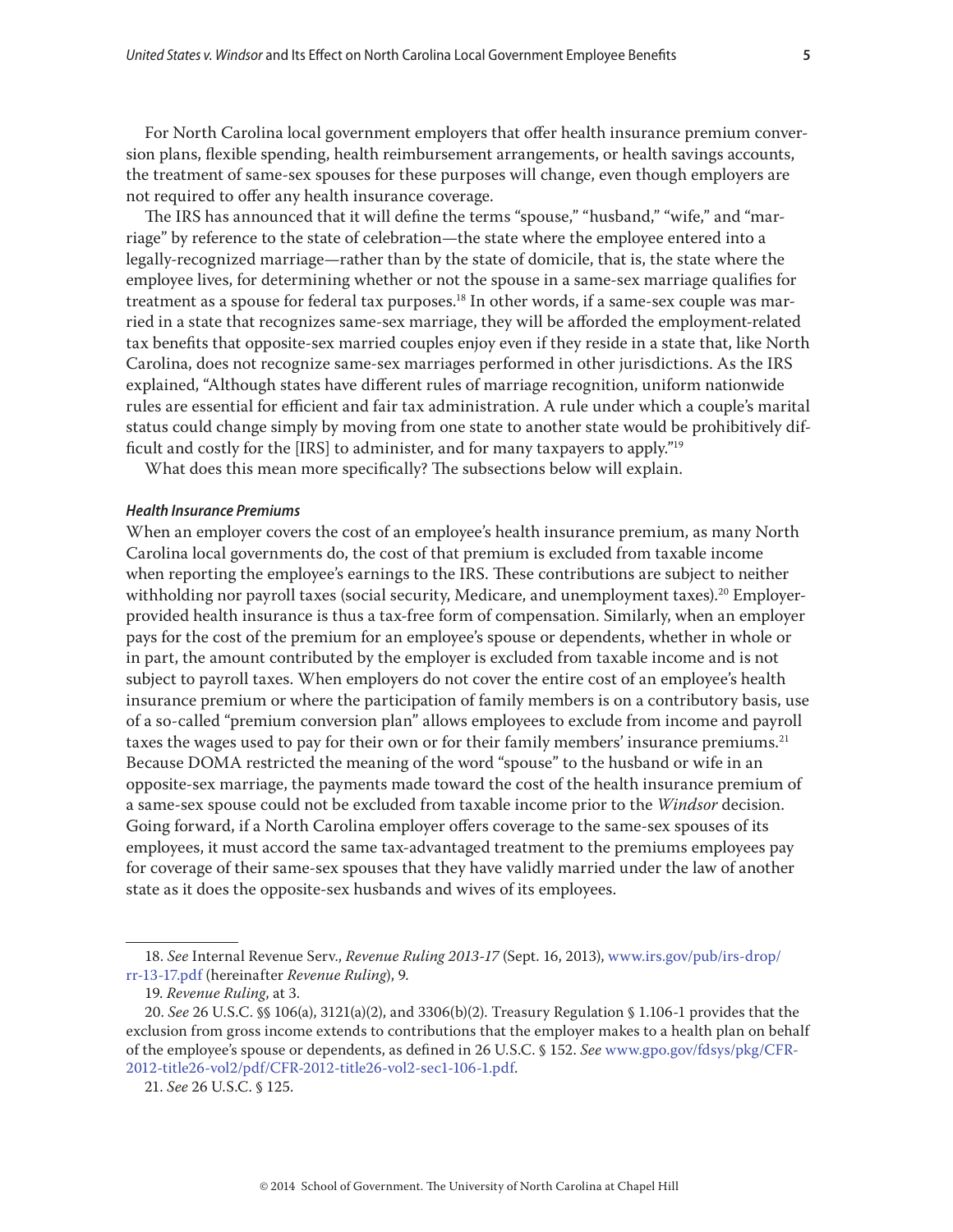# *Flexible Spending Accounts, Health Reimbursement Arrangements, and Health Savings Accounts*

Under DOMA, the medical expenses of same-sex spouses were similarly excluded from taxfavored treatment under flexible spending accounts (FSAs), health reimbursement arrangements (HRAs), and health savings accounts (HSAs). As noted above, an FSA allows an employee to set aside wages on a pre-tax basis to pay for the unreimbursed medical expenses of "the taxpayer, his spouse and his dependents" as that term is defined in Internal Revenue Code Section  $152.^{22}$ An HRA is a form of FSA into which only an employer may contribute. The money in an HRA may be withdrawn by the employee to reimburse himself or herself for the employee's own medical expenses or for a spouse or dependent's medical expenses. The Internal Revenue Code excludes the amount of the employer's contribution from the taxable income of the employee.<sup>23</sup> HSAs are a third and more restrictive vehicle through which employees may pay for unreimbursed medical expenses for themselves and their family members with pre-tax income. Both employer and employee may contribute to an HSA, and contributions may be withdrawn to reimburse the employee for certain medical expenses for "such individual, the spouse of such individual, and any dependent."<sup>24</sup> So long as the money in an HSA is spent on allowable medical expenses for the employee, legal spouse, or dependent, both the employer and employee contribution are excluded from tax.

Going forward, North Carolina employers, like all employers nationwide, must reimburse an employee out of an FSA, HRA, or HSA for the medical expenses of a same-sex spouse if the couple was validly married in another state. Complying with this new standard requires North Carolina public employers to take some very concrete steps:

- First, they should review FSA medical expense and dependent care reimbursement plan documents to ensure that the documents reflect that coverage can now be extended to same-sex spouses.
- Next, where employers have extended their health insurance benefits to same-sex partners, they must make any necessary modifications to their payroll systems to allow pre-tax payment of premiums for same-sex spouses of marriages entered into in states where it is valid and to stop any tax withholdings on imputed income for healthcare coverage to samesex spouses. (Note, though, that the value of coverage provided to same-sex spouses *will* be taxable under state law.)
- Finally, as allowable under the terms of an employer's cafeteria plan, the employer should inform employees that they have the right to make election changes to their FSAs, HRAs, and HSAs, as a change in family status may have occurred as the result of the federal recognition of same-sex spouses.

These changes must be made even if the individual local government employer does not offer health insurance coverage to an employee's same-sex spouse whom the employee has married in another state. In January 2014, the IRS issued a fairly detailed guidance on the application of the *Windsor* decision to flexible spending elections and to HRA and HSA accounts.<sup>25</sup> Employees

<sup>22.</sup> *See* 26 U.S.C. § 105(b).

<sup>23.</sup> *See* Internal Revenue Serv., "Notice 2002-45," in *Internal Revenue Bulletin No. 2002-28* (July 15, 2002), www.irs.gov/pub/irs-irbs/irb02-28.pdf.

<sup>24. 26</sup> U.S.C. § 223(d)(2).

<sup>25.</sup> *See* Internal Revenue Serv., *Notice 2014-1, Sections 125 and 223 – Cafeteria Plans, Flexible Spending Arrangements, and Health Savings Accounts – Elections and Reimbursements for Same-Sex Spouses Following the Windsor Supreme Court Decision*, [www.irs.gov/pub/irs-drop/n-14-01.pdf.](www.irs.gov/pub/irs-drop/n-14-01.pdf)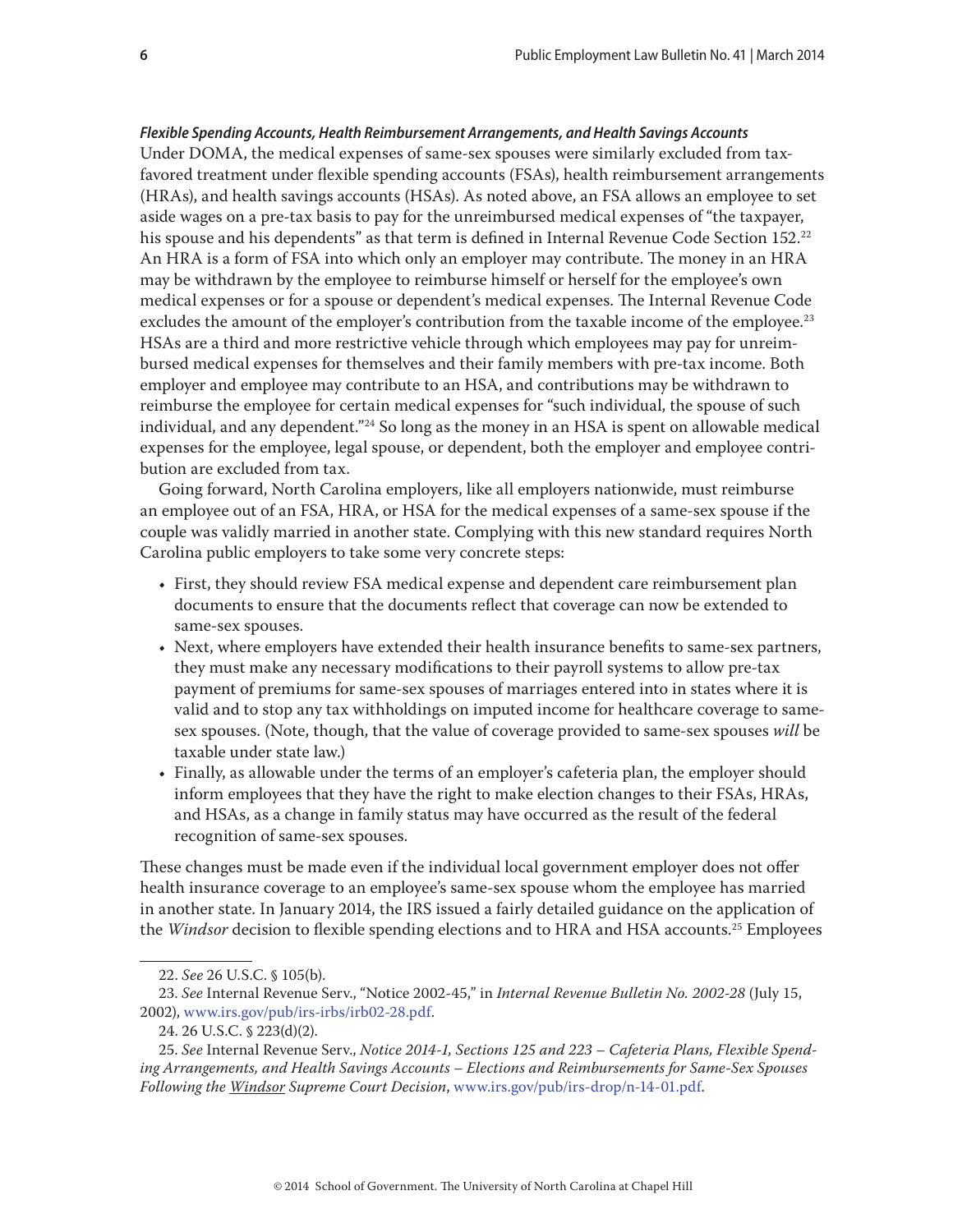who are affected by the change in the federal tax law's definition of "spouse" will need to consult with their individual tax advisors to see whether they are entitled to any tax adjustments.

## **3.** *Windsor* **Affects Those Aspects of LGERS and the North Carolina 401(k) Plan That Are Governed by the Federal Tax Code**

Both LGERS and the North Carolina 401(k) Plan are what are known as *tax-qualified retirement plans*. As such, they too are affected by the change in the federal definitions of "spouse" and "marriage." Because LGERS and the 401(k) Plan allow employer and employee contributions to be made on a pre-tax basis in accordance with the applicable IRS rules, same-sex spouses must be recognized under the retirement system and the 401(k) Plan even though they are sponsored by the State of North Carolina, which does not recognize same-sex marriage. Happily for local government human resources professionals, it is the North Carolina Treasurer's Office, as administrator of the state's public retirement systems, that will have to make these changes.

Tax law governing retirement plans is complex and is beyond the expertise of the author. A recent presentation paper prepared for an American Law Institute program on retirement plans of tax-exempt and governmental employers, however, identifies the following as some of the IRS provisions applicable to public as well as private retirement plans that will be affected by the *Windsor* decision:

- 26 U.S.C. § 409(a)(9) (governing minimum distribution rules);
- 26 U.S.C. § 401(a)(31) (governing the rollover of distributions);
- 26 U.S.C. § 402 $(f)(1)$  (providing for notifications to spouses about rollover distributions);
- 26 U.S.C. § 415(b) (imposing limitations of benefits in single life annuities and providing an exception for qualified joint and survivor annuities); and
- 26 U.S.C. § 414(b) (governing qualified domestic relations orders, which direct plans how to divide up retirement benefits upon divorce).<sup>26</sup>

With respect to each of these provisions, before the *Windsor* decision, same-sex spouses could be named only as designated beneficiaries. Now they must be treated the same as opposite-sex spouses for purposes of these rules.

Neither city and county managers, human resources professionals, nor governing boards must take any steps to comply with the change in the way the federal tax code will now treat retirement plans and same-sex spouses. As noted above, that responsibility rests with the North Carolina State Treasurer's Office as the administrator of LGERS and with the company that serves as administrator of the North Carolina 401(k) Plan at any given time. Indeed, with the exception of qualified domestic relations orders (QDROs), most of the issues likely to arise under the Internal Revenue Code will not do so until LGERS participants are, in fact, retired. As for QDROs, most will be sent directly to the plan administrators. Human resources departments should, however, be aware that the *Windsor* decision means that generally, the federal tax treatment of retirement benefits will now be the same for same-sex spouses and opposite-sex spouses, in the event they get a question on this topic from an employee.

<sup>26</sup>*. See* Terry A.M. Mumford, "The Impact of *United States v. Windsor* on Governmental Retirement Plans," presented at *Retirement, Deferred Compensation, and Welfare Plans of Tax-Exempt and Governmental Employer*, a Continuing Legal Education session offered by the American Law Institute, Sept. 26–27, 2013, Washington, D.C., [http://files.ali-cle.org/thumbs/datastorage/skoobesruoc/pdf/](http://files.ali-cle.org/thumbs/datastorage/skoobesruoc/pdf/CV006_chapter_18_thumb.pdf) [CV006\\_chapter\\_18\\_thumb.pdf.](http://files.ali-cle.org/thumbs/datastorage/skoobesruoc/pdf/CV006_chapter_18_thumb.pdf)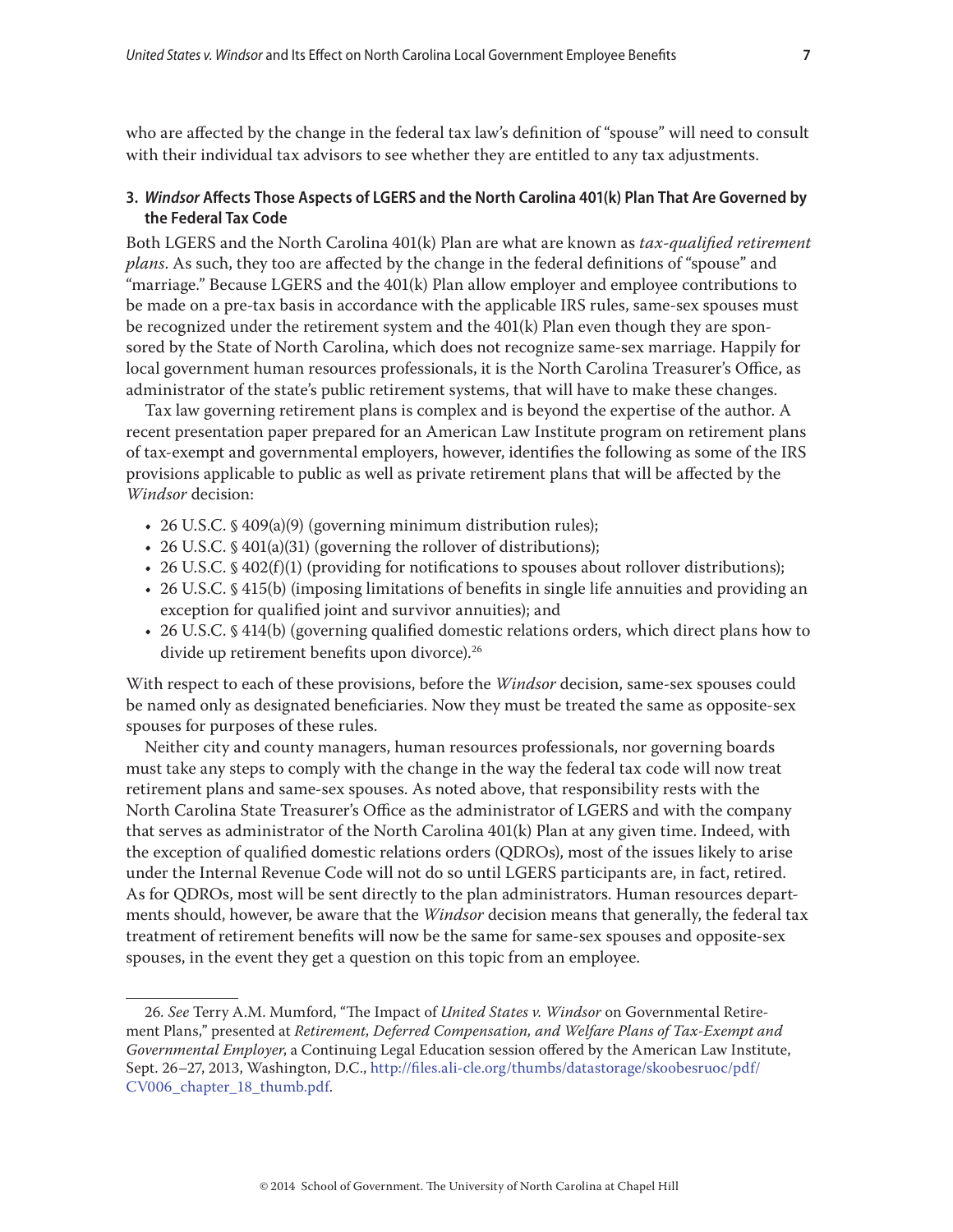## **4. Leave to Care for the Serious Health Condition of a Spouse under the Federal Family and Medical Leave Act Remains Available Only to Employees with Spouses of the Opposite Sex**

Among the federal laws that in some way impact the marriage relationship, the Family and Medical Leave Act (FMLA) may well be the one with which employers grapple most frequently. The FMLA requires public employers with fifty or more employees to allow employees to take up to twelve weeks of job-protected leave to care for a family member with a serious health condition or to deal with a qualifying exigency arising out of the fact that a family member is on active duty in support of a contingency operation. Eligible family members include a spouse, son, daughter, or parent of the employee.<sup>27</sup> The military caregiver leave provisions of the FMLA require employers to allow employees to take up to twenty-six weeks of job-protected leave to care for a servicemember spouse, son, daughter, parent, or next of kin who has been injured in the line of duty.28 Because DOMA defined "spouse" as the husband or wife in a legal union of opposite-sex partners, same-sex partners of marriages performed in states where they are legal had no legal right to the benefits and protections of the FMLA.

North Carolina public employers will likely be surprised to learn that even now, after the U.S. Supreme Court's decision in the *Windsor* case, they may not extend FMLA benefits to employees who have same-sex spouses with a serious health condition or who are in the military and are deployed on short notice or are injured in the line of duty. The reason for this continued denial of benefits is that the U.S. Department of Labor's FMLA regulations define the term "spouse" by reference to the state of domicile, that is, the state where the employee lives, rather than by the state of celebration, or the state where the employee entered into a legally recognized marriage. The FMLA itself defines the term "spouse" as "a husband or wife, as the case may be."29 The regulations clarify that "spouse" means "a husband or wife as defined or recognized under State law for purposes of marriage in the State where the employee resides, including common law marriage in States where it is recognized."30 There is no evidence that this definition was framed in this way to exclude the partners to a same-sex marriage from enjoying the benefits of the FMLA. Rather, as the definition itself suggests, it was drafted to take into account the fact that some states recognize common law marriages while others do not and that different states have different minimum ages that a person must reach before he or she may legally marry.

Thus, employees of a city or county or of state government in Maryland or Washington state, for example, are entitled to FMLA leave for the serious health conditions of their same-sex spouses because same-sex marriage is legal in those states. Employees of a North Carolina city or county or of North Carolina state government are not entitled to those same benefits because North Carolina does not recognize the validity of same-sex marriages performed elsewhere.

Some employers may nevertheless, on their own, wish to offer such benefits to employees with same-sex spouses or domestic partners. They are free to do so. The federal DOMA only restricts the universe of employees who have a legal right to take FMLA leave; it does not prohibit employers from offering similar leave to employees who wish to care for loved ones who do not fit the statutory definition of "spouse." Such voluntarily offered similar leave, however, cannot be counted against an employee's statutory right to twelve weeks of FMLA leave or twenty-four weeks of combined FMLA and military family leave.

<sup>27.</sup> *See* 29 U.S.C. §§ 2612(a)(1)(C) and (E).

<sup>28.</sup> *See, e.g.,* 29 U.S.C. § 2612(a)(3).

<sup>29. 29</sup> U.S.C. § 2611(13).

<sup>30. 29</sup> C.F.R. § 825.102.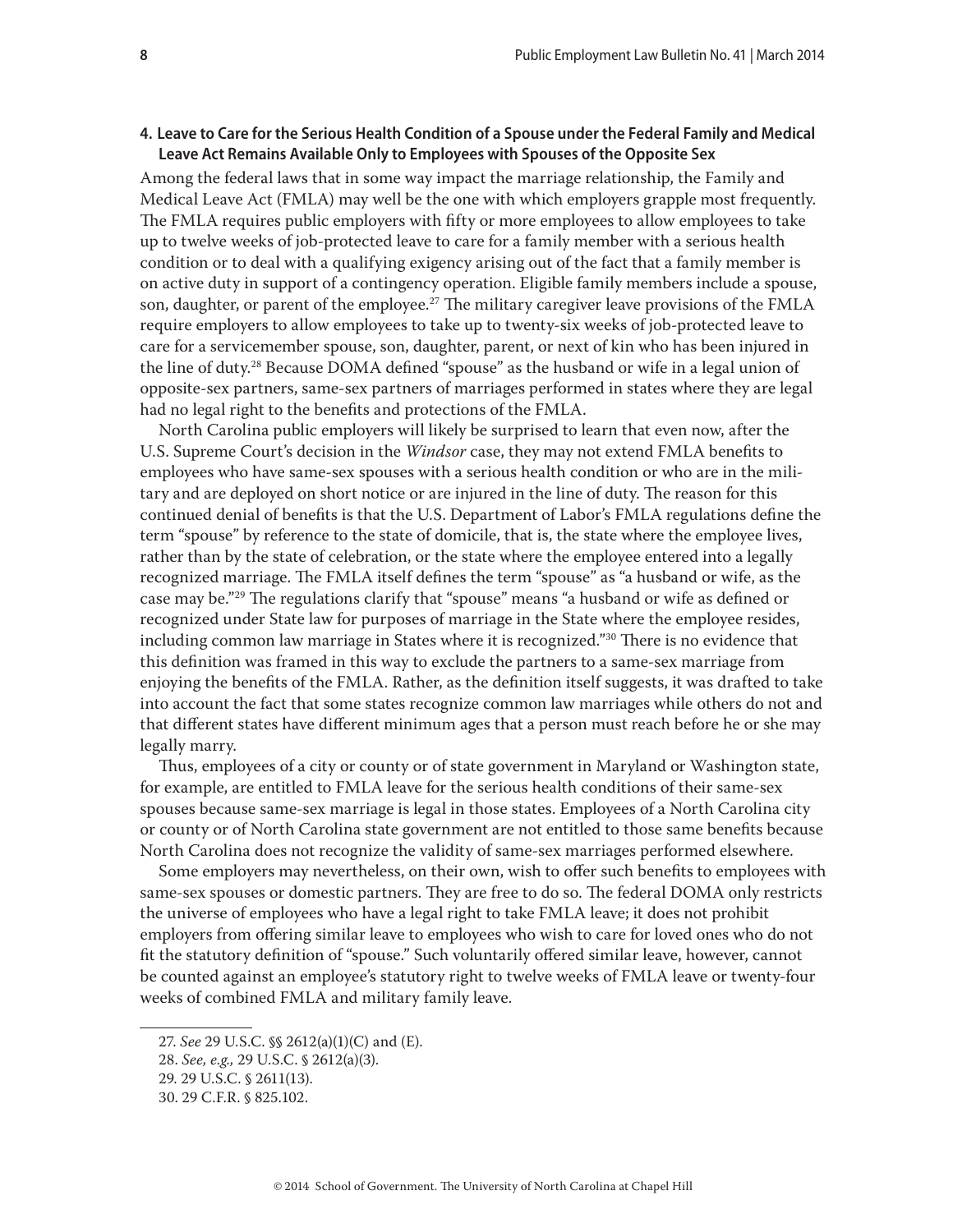The FMLA regulations have been developed and are administered by the Wage and Hour Division of the federal Department of Labor. Interestingly, the Employee Benefits Security Administration (EBSA), the division of the Department of Labor responsible for enforcing the Employee Retirement Income Security Act (ERISA), a law that governs private sector (but not public) retirement plans, has adopted the so-called place of celebration standard for determining whether a same-sex marriage is entitled to the protections of that law. The EBSA advised that in those sections of ERISA and the Internal Revenue Code over which the Secretary of Labor has authority, "the term 'spouse' will be read to refer to any individuals who are lawfully married under any state law, including individuals married to a person of the same sex who were legally married in a state that recognizes such marriages, but who are domiciled in a state that does not recognize such marriages. Similarly, the term 'marriage' will be read to include a same-sex marriage that is legally recognized as a marriage under any state law."31

Will the Wage and Hour Division amend its FMLA regulations to define the term "spouse" as a husband or wife as defined by the law of the state where the marriage was entered into? If it does, then North Carolina public employers will have to grant FMLA leave to any employee who entered into a same-sex marriage in a state where it was lawful to do so. The fact that the EBSA has defined "spouse" by reference to the state where the marriage was performed suggests that such a change is a real possibility. Such a definition would be consistent with the *Windsor* decision, as the EBSA points out, and would provide a uniform rule for the recognition of marriages for the purposes of the FMLA. On the other hand, the Wage and Hour Division has issued a new fact sheet that features a highlighted box containing a new definition of "spouse." This definition does not have the force of law but it may be a clue to the Wage and Hour Division's thinking. The definition on the fact sheet says, "Spouse means a husband or wife as defined or recognized under state law for purposes of marriage in the state where the employee resides, including 'common law' marriage and same-sex marriage."32 Only time will tell whether the Wage and Hour Division will make such a change to its definitions.

#### **5.** *Windsor* **Applies Only to Same-Sex Marriages, Not to Civil Unions or Domestic Partnerships**

In Revenue Ruling 2013-17,33 in which it defined the terms "spouse" and "marriage" for federal tax purposes, the IRS expressly stated that these terms "do not include individuals (whether of the opposite sex or the same sex) who have entered into a registered domestic partnership, civil union, or other similar formal relationship recognized under state law that is not denominated as a marriage under the laws of that state, and the term 'marriage' does not include such formal relationships."

<sup>31.</sup> *See* U.S. Dep't of Labor, Emp. Benefits Sec. Admin., *Technical Release 2013-04, Guidance to Employee Benefit Plans on the Definition of "Spouse" and "Marriage" under ERISA and the Supreme Court's Decision in United States v. Windsor* (Sept. 18, 2013), [www.dol.gov/ebsa/pdf/tr13-04.pdf.](www.dol.gov/ebsa/pdf/tr13-04.pdf)

<sup>32.</sup> U.S. Dep't of Labor, Wage & Hour Div., *Fact Sheet #28F: Qualifying Reasons for Leave under the Family and Medical Leave Act* (Aug. 2013), www.dol.gov/whd/regs/compliance/whdfs28f.htm.

<sup>33.</sup> This ruling is cited in full at note 18, above.